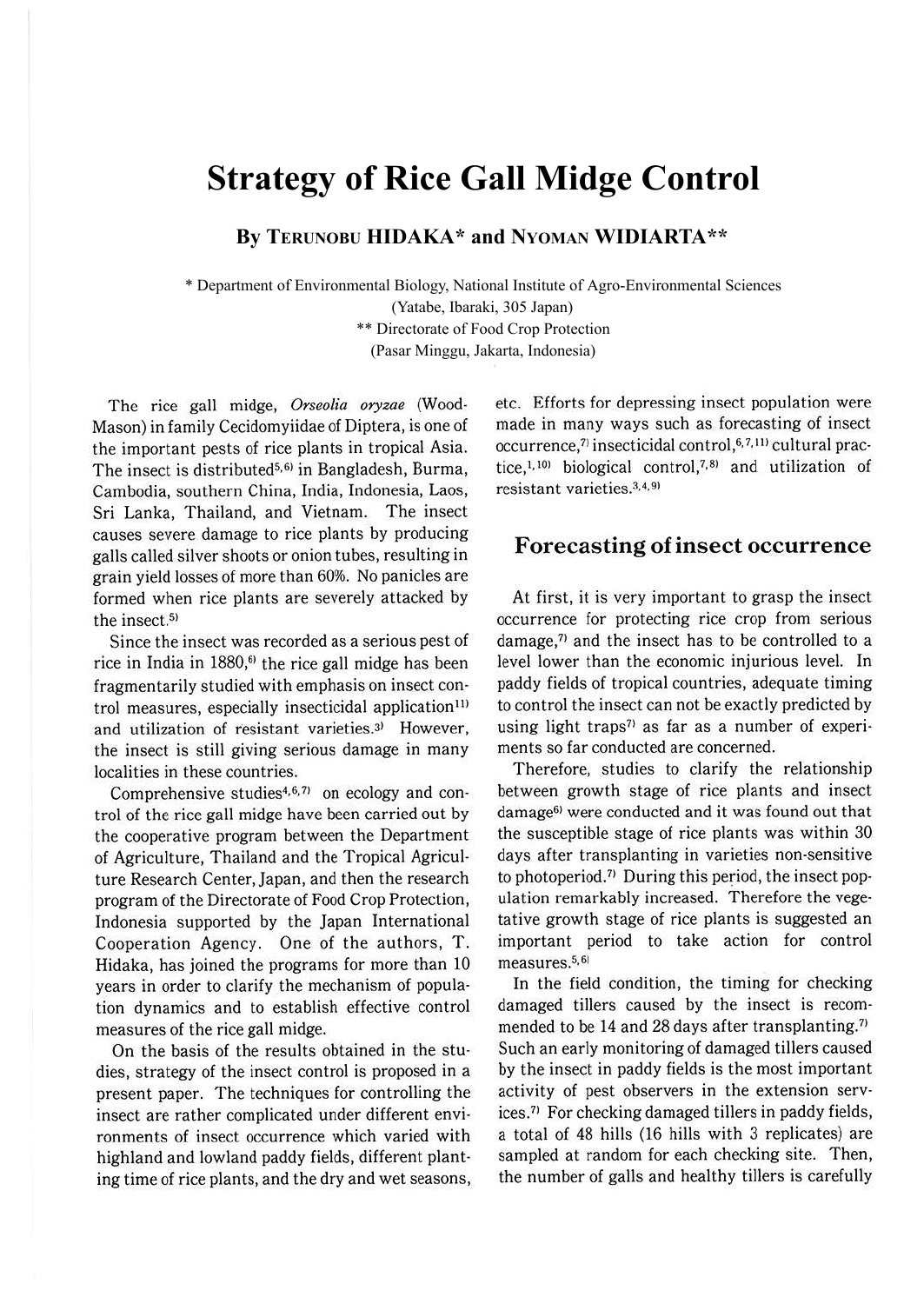counted. For further checking, all of the growing points of the tillers collected are dissected for counting the number of larvae and pupae of the insect. Each checking site is able to cover 5 ha of paddy fields.

# **Damaged tillers and injurious level**

There are 2 kinds of evaluating methods for insect damage: a) Damaged tillers identified by visible galls from outside are counted and expressed by percentage by the following formula:

 $\frac{\hbox{Number of gallons}}{\hbox{Total number of gallons and healthy tillers}} \times 100$ 

b) After dissection of growing points of tillers, damaged tillers are identified by the presence of larvae and pupae of the insect, and calculated as follows:

> Number of larvae, pupae, and galls from which adults emerged Total number of healthy tillers, larvae, pupae and galls  $\times$  100

Based on the relationship obtained between the injurious level and rice yields, it can be said that when damaged tillers reached more than 5% by the a) calculating method, the control measures are immediately needed. When damaged tillers are over 10% by the b) method, a control action has to be taken as early as possible. It must be emphasized that control measures have to be taken in an early stage of growth of rice plants, at least within 30 days after transplanting.

#### **Insecticidal control**

Insecticidal applicatin is recommended as follows. Timing of insecticidal applications is 14 and 28 days after transplanting at the rate of 1.0 kg of active ingradient per ha when damaged tillers (%) are over the injurious level. (Fig. 1) Effective insec· ticides are known to be carbofuran 3% and ekalux



Fig. 1. Damaged tillers caused by the rice gall midge in early-transplanted rice and latetransplanted rice, an economic injury level (IL), and time of insecticidal application (T.I.A) in Cirebon, west Java (the wet season 1981/1982)

> Early and late at Kertasura and Baya· langu represent early-transplating (De· cember 1981) and late-transplanting Oanuary 1982).

5% of granules. The following formulae of insecticides i.e. powder, emulsified concentration, and liquid are not effective in paddy fields. Insecticides must be systemic to kill larvae in the growing points of rice plants. It can be said that insect control by the insecticides is not necessary after panicle primordium formation of rice plants,<sup>5)</sup> because insect population remarkably decreases due to lack of vegetative growing points. In other words, larvae of the rice gall midge can not grow in panicle primordia. Preventive control for the insect is strongly recommended to achieve effective popula· tion depression.

On the other hand, insecticidal control is also needed in seedling-beds<sup>11)</sup> in the endemic areas of the rice gall midge. Insecticidal application to seedling-beds is made 10 days before pulling out of seedlings at the rate of 0.5 (A.I.) kg per ha. In general, these granule insecticides exert their effectiveness for a period of 14 to 20 days after application.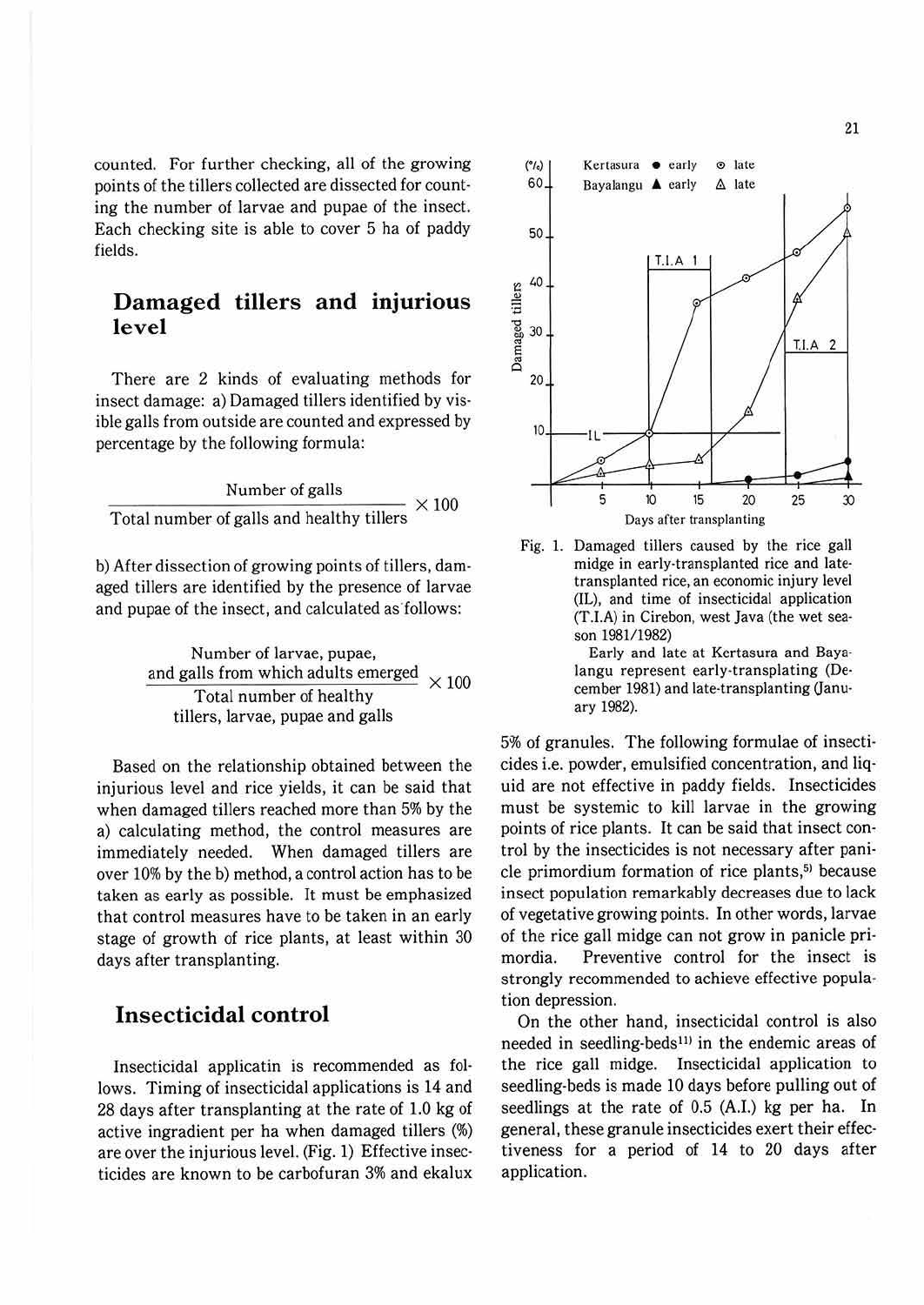### **Cultural practice**

The rice gall midge is known to be a serious rice pest in the wet season, while the insect infestation in the dry season is extremely low. $31$  In lowland areas of paddy fields, the early planting (December) of rice is recommended to evade insect damage in Indonesia.<sup>7)</sup> Serious damage is seen in rice plants transplanted in January (Fig. 1). In Cirebon Dis· trict, which is one of the endemic areas of the rice gall midge in west Java the wet season rice is planted to a total of 60,000 ha. of paddy fields. Although late·planting was practiced on 70% of paddy fields before 1982, early planting of rice was recommended in 95% of paddy fields in 1983, result· ing in low infestation.<sup>71</sup> As 5% of paddy fields are distributed in flooding areas, the early planting can not be done there. The reason why the insect dam· age is low in the early planting is considered attrib· utable to low population of the insect which was strongly depressed by the long drought from Sep· tember to the beginning of November. However, in the late planting, the insect raised in rice plants already planted in December starts to gregariously attack the young rice crop transplanted in January. Then, the population of the rice gall midge is remarkably built up, whereas parasites and preda· tors are maintained at a low level during the vegetative growth period of rice plants.

# **Natural enemies in relation to cultural practice**

In highland areas in west Java of Indonesia, con· secutive planting of rice is seen throughout a year.<sup>71</sup> In general, 5 crops per 2 years are observed. Local varieties non-sensitive to photoperiod are mainly planted.

In the consecutive planting areas, infestation by the rice gall midge is very low due to high activities of parasites and predators which are *Platygaster oryzae,* egg-larval parasite, *Neanastathus oryzae,*  larval parasite, and *Amblyseius imbricatus,* egg pre· dator.<sup>7,8)</sup> Population balance between the rice gall midge and the natural enemies was clarified to be kept in good condition throughout the year (Fig. 2).

80 rs and parasitism<br>  $\frac{60}{2}$ Damaged ti  $\int$ M J J A S O N D J F M A M J J A Month **1981 1982**  Fig. 2. Damaged tillers caused by the rice gall midge and parasitism of the hymenopter· ous parasites at Caringin in Bogor, west Java, Indonesia  $-$  Damaged tillers,  $-$ O $-$  Parasitism

Therefore, in highland areas, biological control is more important than insecticidal control. The insect damage is usually less than 5% even in the wet season.

It is also noteworthy that *Platygaster oryzae* has an alternate host of *Orseoliella sp.* 71 which occurs on *lmperata cylindrica* abundantly growing around paddy fields. During the fallow season, *Platygaster oryzae* attacks mainly the alternate host. However, the parasite starts to attack the rice gall midge after transplanting of rice. *Orseoliella* sp. has an impor· tant role as an origin of the parasite occurrence.

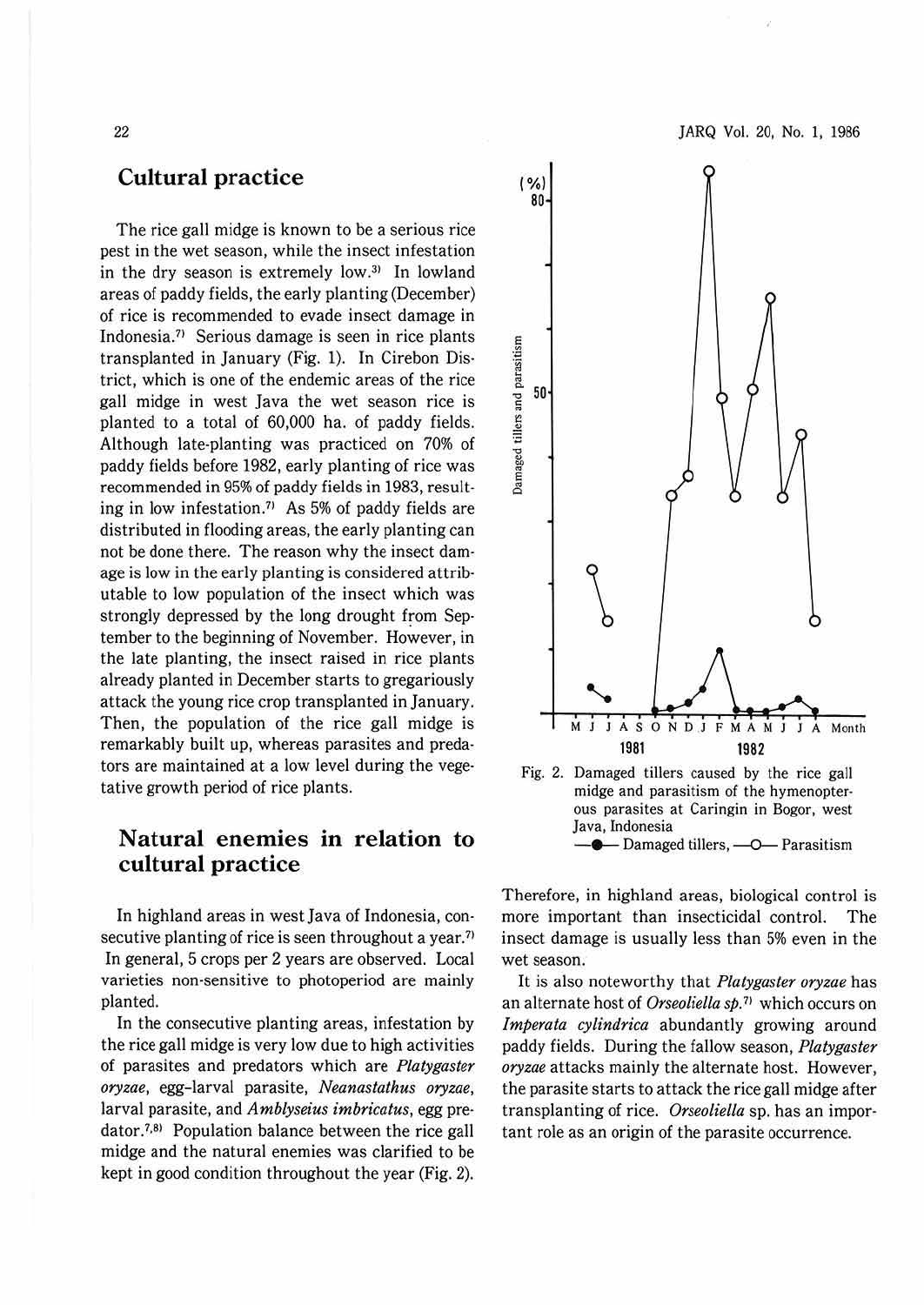

Fig. 3. Strategy of the rice gall midge control

#### **Utilization of resistant varieties**

Promising varieties resistant to the rice gall midge were established in Thailand<sup>5, 12)</sup> (RD 4, RD 7 etc.), and India<sup>3,9)</sup> (Shakti, Ptb 18, Leuang 152, Warangal 1263), where some of resistant varieties are utilized in paddy fields for practical control. In Indonesia, although a variety, GH 2771 was recorded as resistant to the insect, the variety can not be utilized because it is susceptible to the brown plant· hopper. On the other hand, the varieties resistant to the brown planthopper which are being used in huge areas in Indonesia are almost susceptible to the rice gall midge. Multiple resistant varieties are expected to be established in the near future to control the key pests of rice plants. '

It is interesting to note that biotypes of the rice gall midge were found in the international nursery test, which was carried out by the cooperation among IRRI, tropical Asian countries, and gall midge occurring countries of Africa. In Thailand, a different level of infestation was found between a variety, Muey Nawng 62M growing in the north region and the same variety growing in the north· east region. Resistant varieties to each biotype of the insect must be established to solve biotype problems, although the mechanism of the occurrence of biotypes is not clarified yet.

# **Discussion**

As shown in Fig. 3, the strategy of the rice gall midge control is very much diversified; different techniques for the insect control have to be applied in relation to the environments of the rice gall midge occurrence. The insect control is achieved not only by insecticidal application, but also by the combination with biological and cultural controls. At first, the monitoring by pest observers within 30 days after transplanting is the most important task to be taken in order to manage the insect pest under an economic injurious level. Environments which protect natural enemies in or around paddy fields should be created to promote activities of biological control agents.

#### **References**

- 1) Amu Singh, S.: Time of transplanting and gall midge incidence in Manipur. *IRRN,* **7 ,** 13 (1982).
- 2) Bhaskara Rao, C.: Rice gall midge incidence in the dry season. *IRRN,* **6,** 17 (1981).
- 3) Chatterji, S. **M.,** Prasad, **K.** & Misra, B. C.: Identification of gall midge *(Orseolia oryzae* Wood-Mason) resistant rice germplasmas and their utilization in breeding.]. *Ent. Res.,* **l,** 111-113 (1979).
- 4) Heinrichs, E. A. & Patak, P. K.: Resistance to the rice